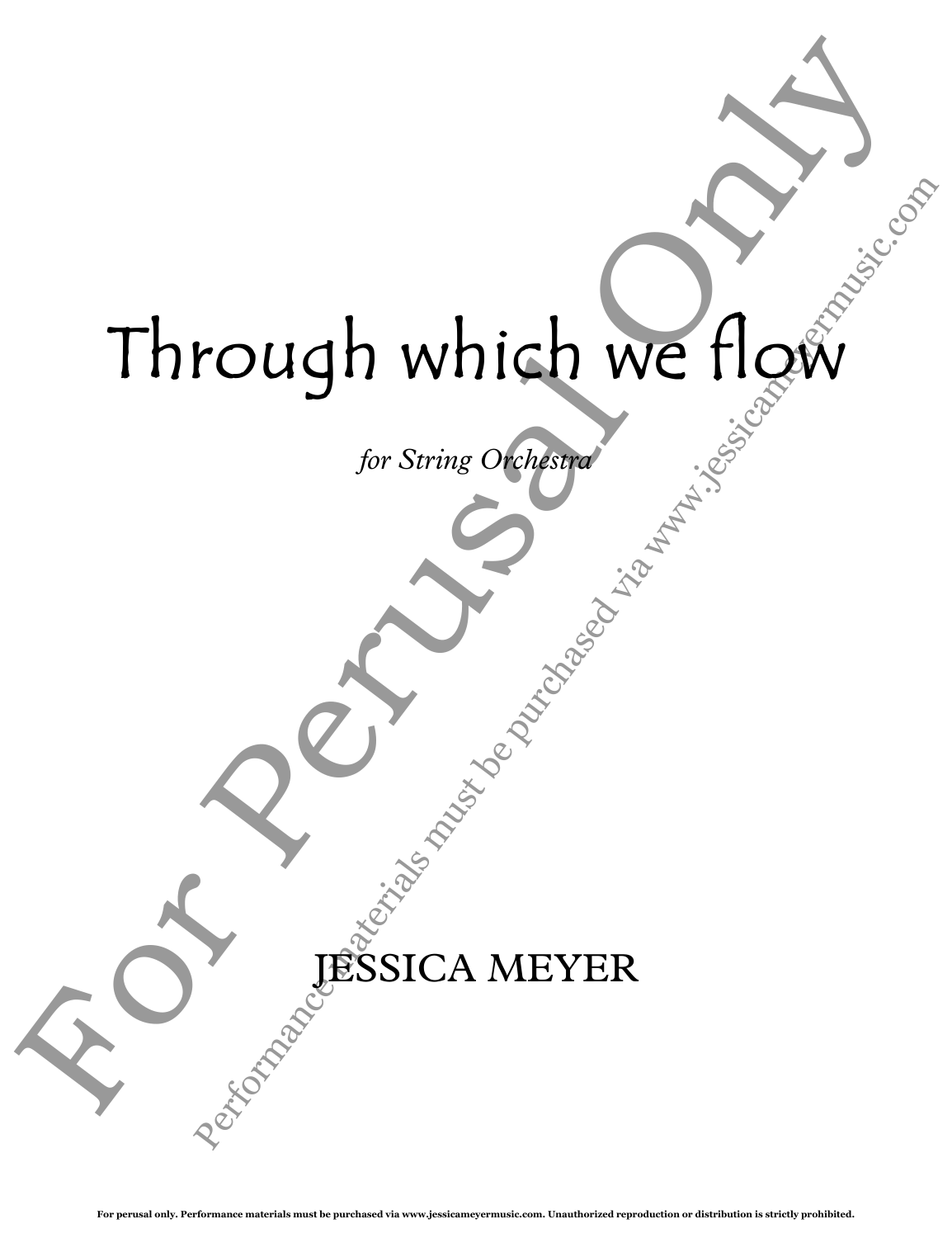## Through which we flow

*for String Orchestra* 

**10'**

This work is based on assertions found in Masaru Emoto's book "The Hidden Messages in Water", which can be interpreted as a more spiritual extension of String Theory/Quantum mechanics.

String Theory is about how objects in our universe are composed of vibrating filaments (strings) and membranes (branes) of energy, and the author asserts that the best vehicle to capture and transport these vibrations is water.

His way of proving this was to take pictures of the crystals formed in frozen water after being exposed to different kinds of music and concentrated thoughts directed towards the water. The results were a visual representation of the manifestation of variations of positive and negative emotions.

"Through which we flow" embodies different sonic manifestations of joy, hate, and prayer - using the resonances specifically created by string instruments and the unique acoustic of the church itself to remind us of the power of our own thoughts and actions.

This is piece is dedicated to Julian Wachner, Melissa Baker, Walker Beard, Joshua Anand Slater, Avi Stein, and Harrison Joyce for their tireless work in making Trinity Wall Street an important musical institution here in NYC.

**SEATING Cello 2** Bass 2 **1** Violin 4 Violin 2 Cello 1 Bass 1 Violin 3 Violin 1 Viola 2 Viola 2 Viola 2 Viola 2 Viola 2 Viola 2 Viola 2 Viola 2 Viola 2 Viola 2 Viola 2 Viola 2 Viola 2 Viola 2 Viola 2 Viola 2 Viola 2 Viola 2 Viola 2 Viola 2 Viola 2 Viola 2 Viola 2 Viola 2 Viola 2 Viol **PEFORMANCE NOTES** Violas must sit on the outside for them to be heard well There should be more bass players on Part 1 than Part 2 Glissandi are always over the full value of the note duration All accents should be sharp and pointed because they are part of a larger antiphonal melody being passed around the orchestra If a note does not have an accent, sustain through to create a line Bass  $2$  should have a  $C$  extension. If this is not possible, then please transpose up Bowings that appear floating in the middle of a measure indicate that one should change bows at some point, but not at the same time as the rest of the section Upper Strings measures 81-86: bow vibrato is achieved by sustaining the bow while pulsating certain rhythms. Arrows show rhythms that are to get faster towards the middle of the measure, then slower towards the end Cellos at measure 101: each individual player plays these swells violently in reaction to their stand partner Violins at G: have a different pitch than your stand partner, and play sharp accents in reaction to what is going on around you Tutti strings (except for violin solo) measures 177 - end: all individually pulsate rhythms in reaction to others within the orchestra using a gentle and shimmering bow vibrato. Through which we flow<br>
the series of only the contract of the contract of the contract of the contract of the contract of the contract of the contract of the contract of the contract of the contract of the contract of the  $\frac{1}{2}$ <br>  $\frac{1}{2}$ <br>  $\frac{1}{2}$ <br>  $\frac{1}{2}$ <br>  $\frac{1}{2}$ <br>  $\frac{1}{2}$ <br>  $\frac{1}{2}$ <br>  $\frac{1}{2}$ <br>  $\frac{1}{2}$ <br>  $\frac{1}{2}$ <br>  $\frac{1}{2}$ <br>  $\frac{1}{2}$ <br>  $\frac{1}{2}$ <br>  $\frac{1}{2}$ <br>  $\frac{1}{2}$ <br>  $\frac{1}{2}$ <br>  $\frac{1}{2}$ <br>  $\frac{1}{2}$ <br>  $\frac{1}{2}$ <br>  $\frac{1}{2}$ <br>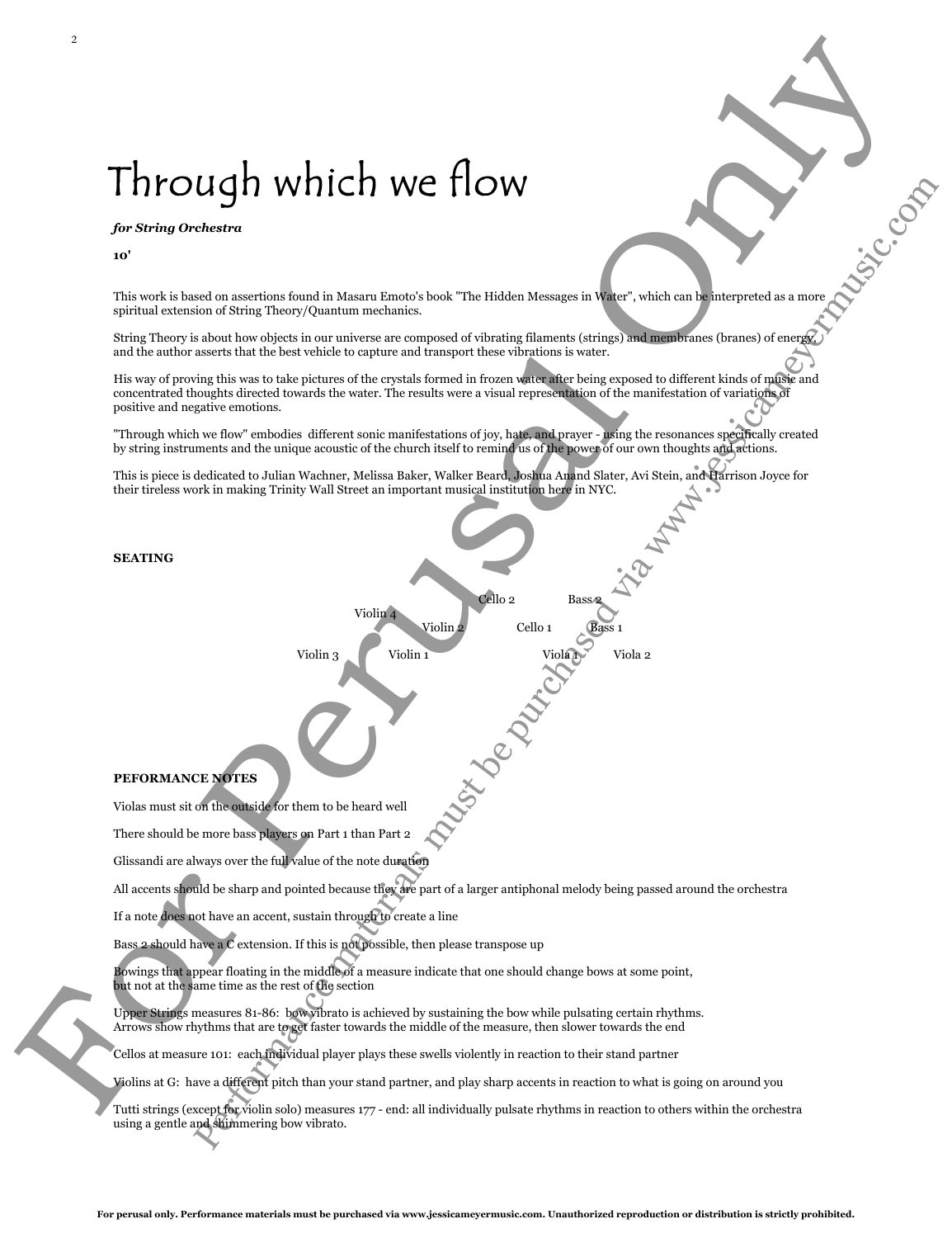# Through which we flow

*Commissioned by NOVUS NY of Trinity Wall Street* 

3



©2017 JMM Publishing (BMI). All rights reserved.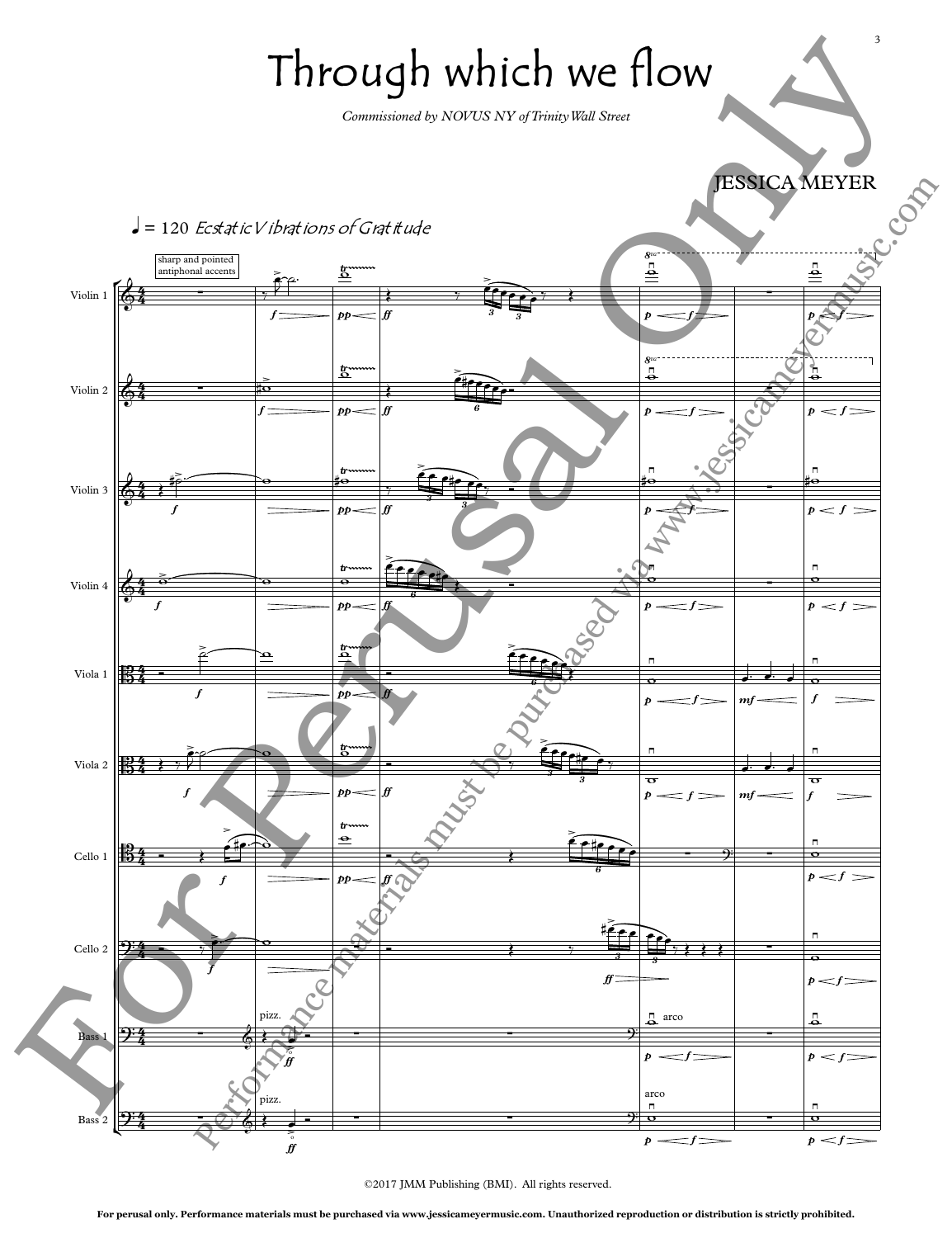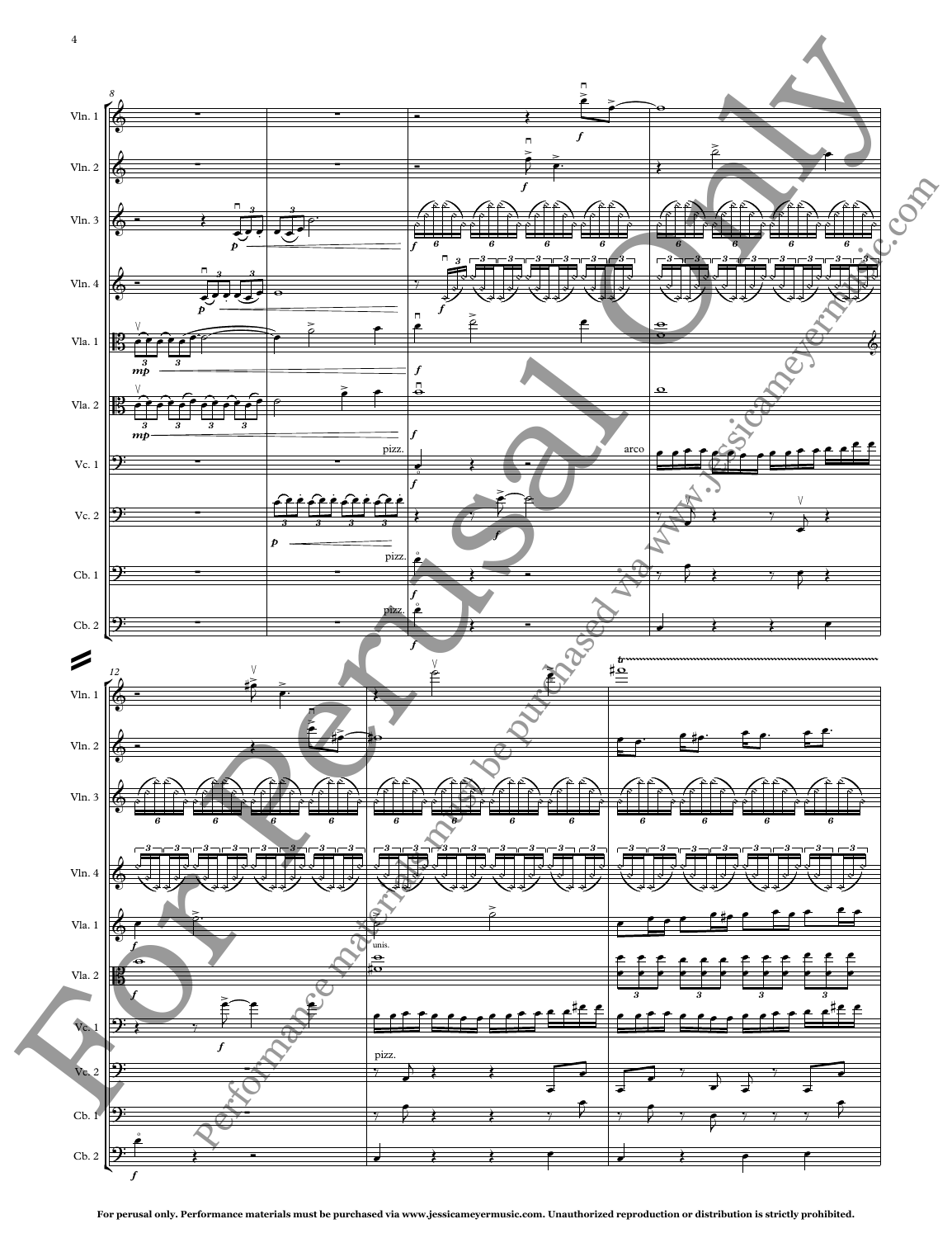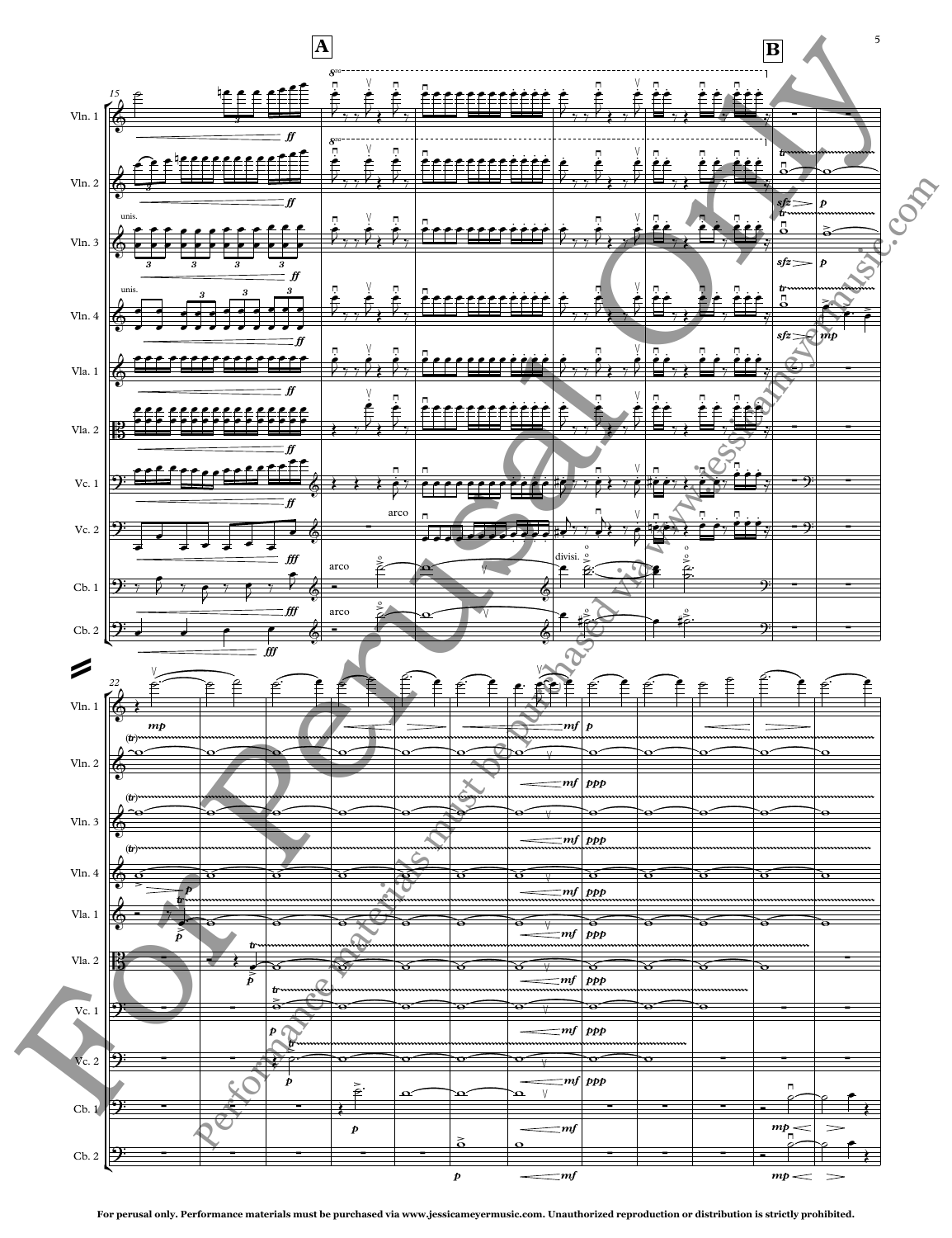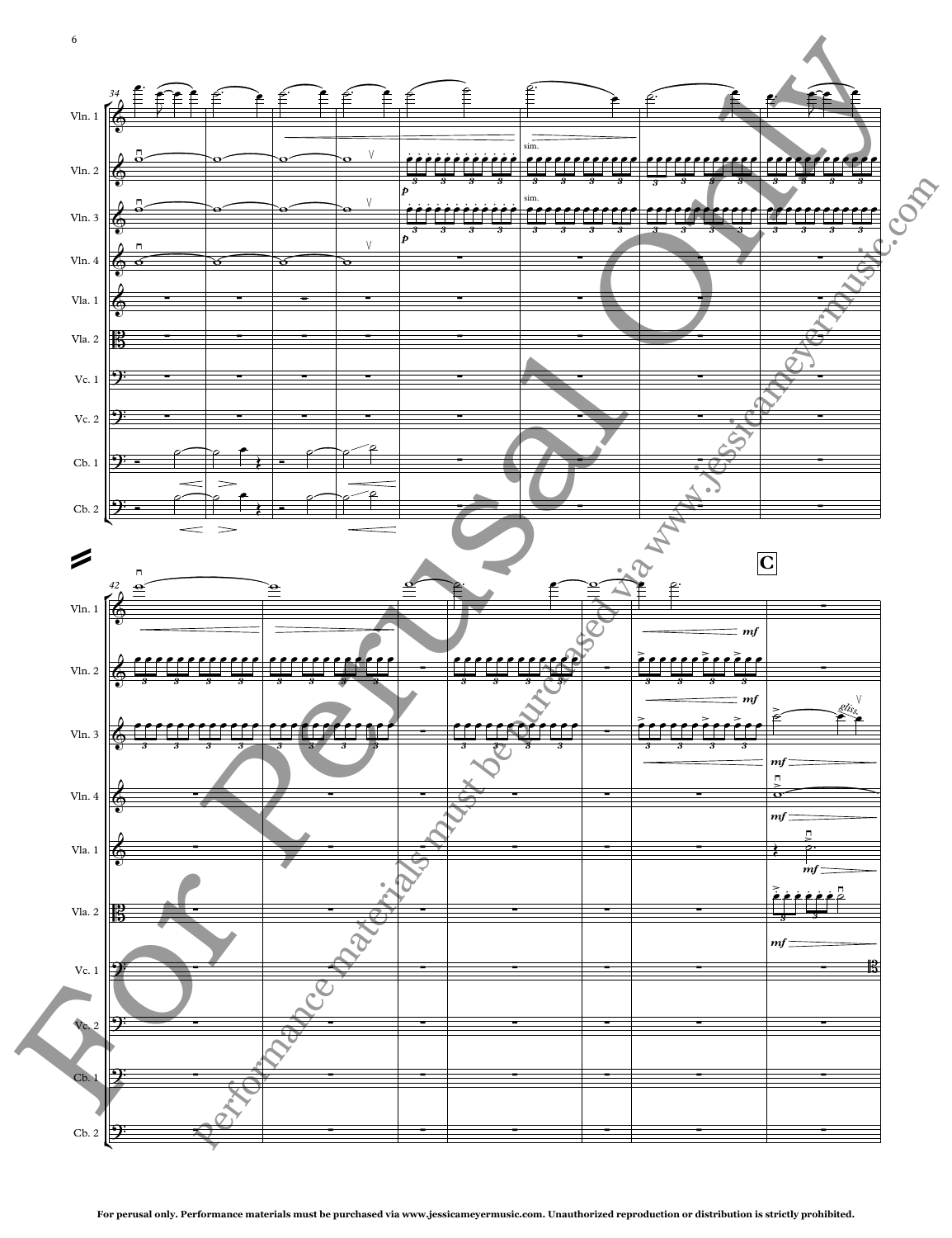

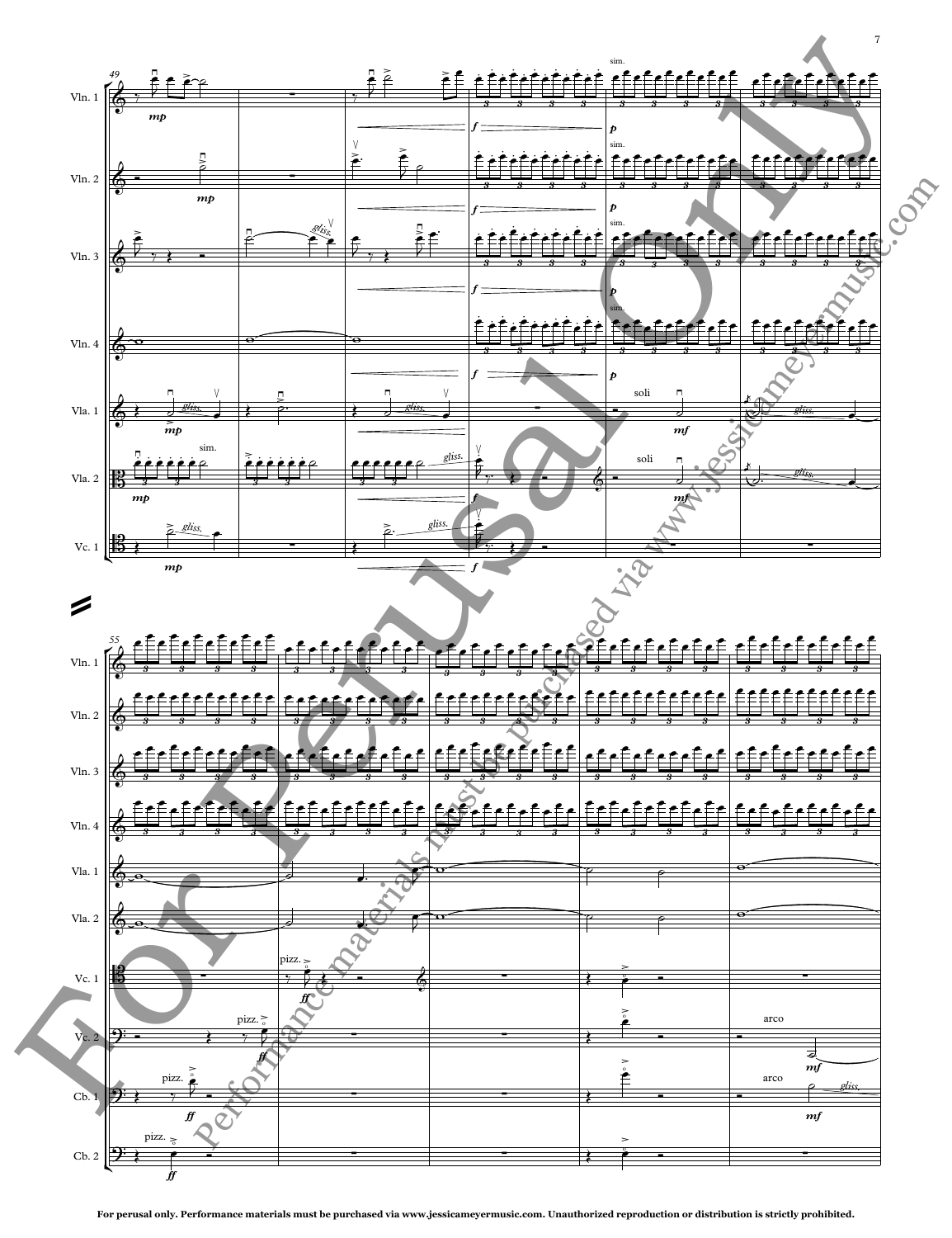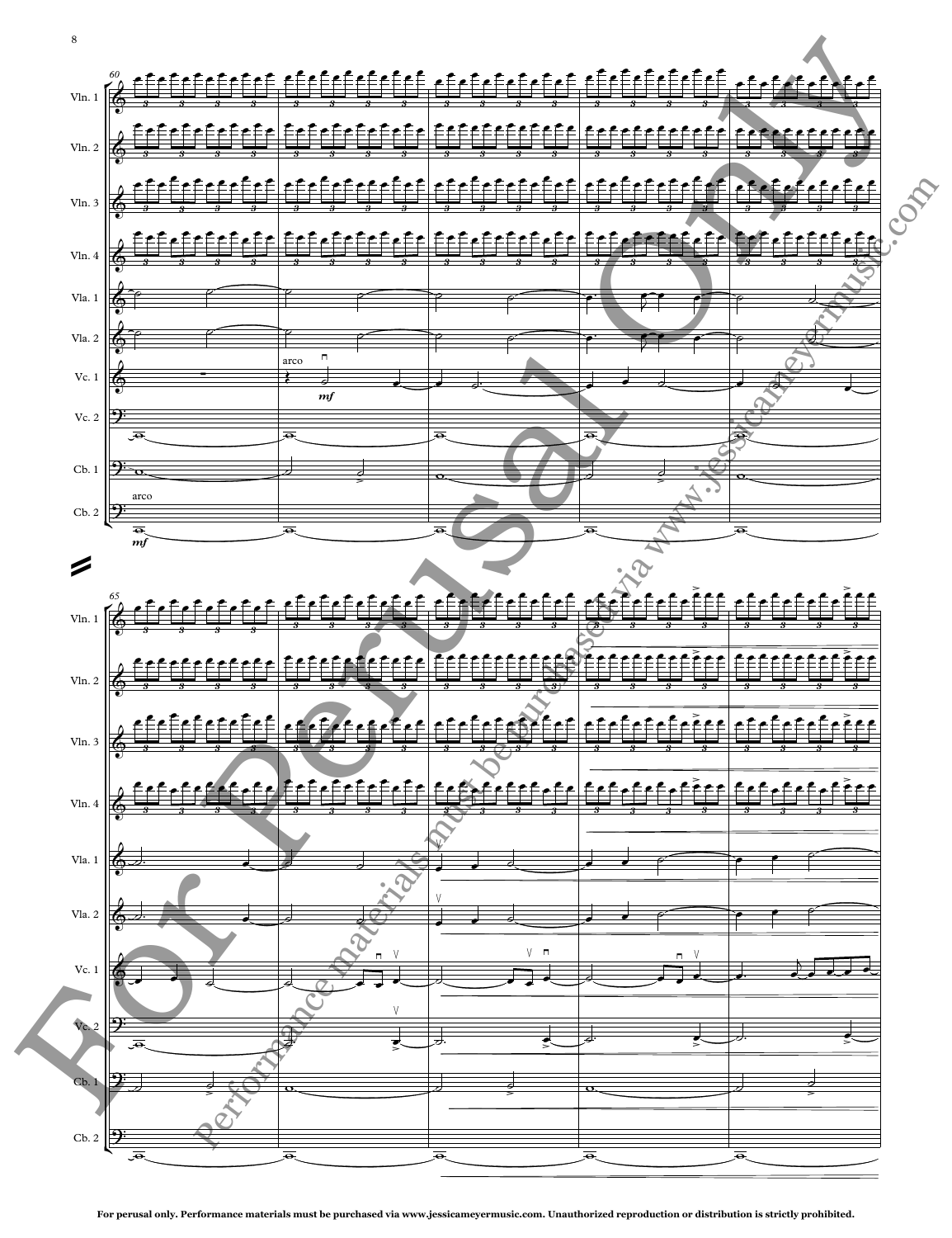![](_page_8_Figure_0.jpeg)

9

**For perusal only. Performance materials must be purchased via www.jessicameyermusic.com. Unauthorized reproduction or distribution is strictly prohibited.**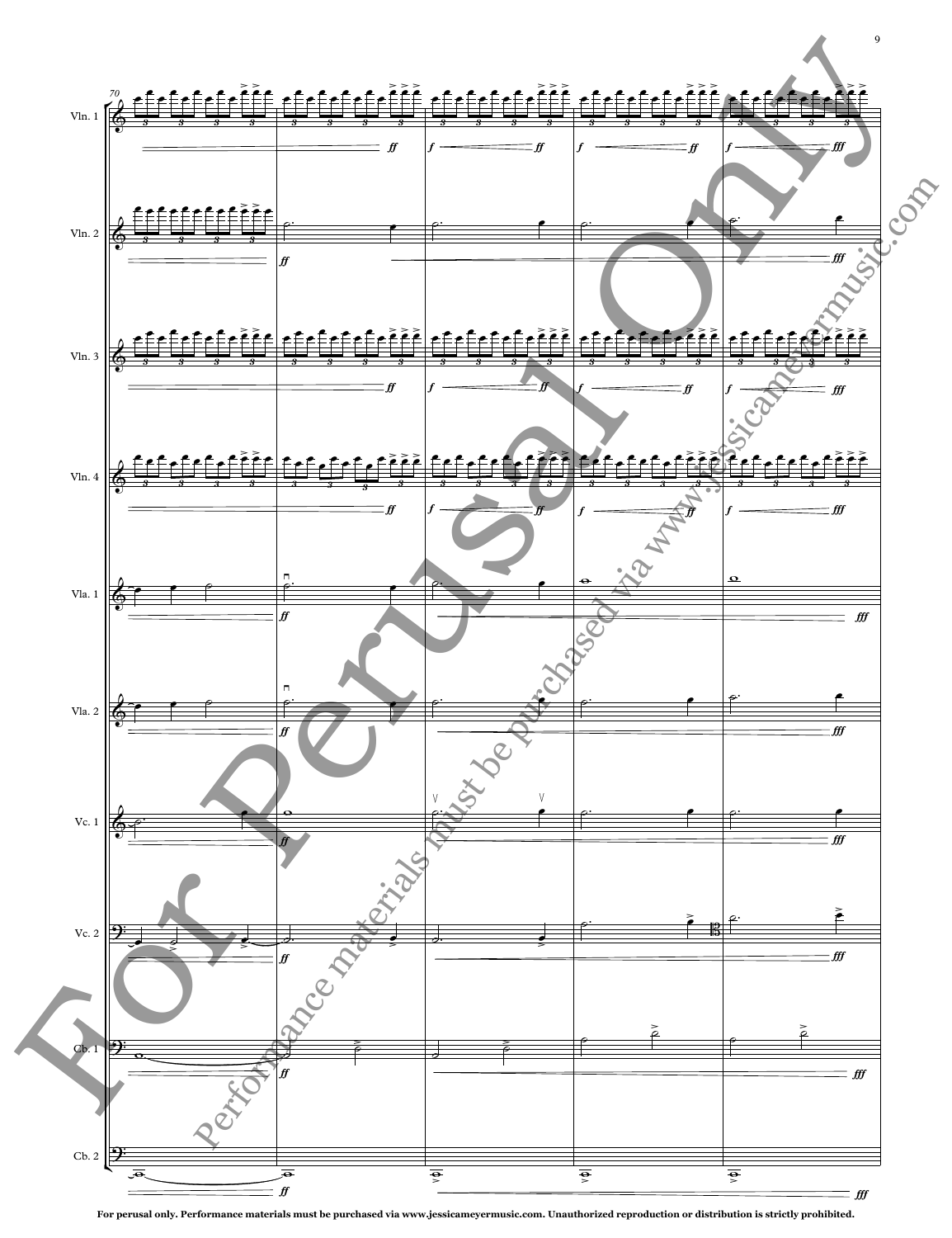![](_page_9_Figure_0.jpeg)

**For perusal only. Performance materials must be purchased via www.jessicameyermusic.com. Unauthorized reproduction or distribution is strictly prohibited.**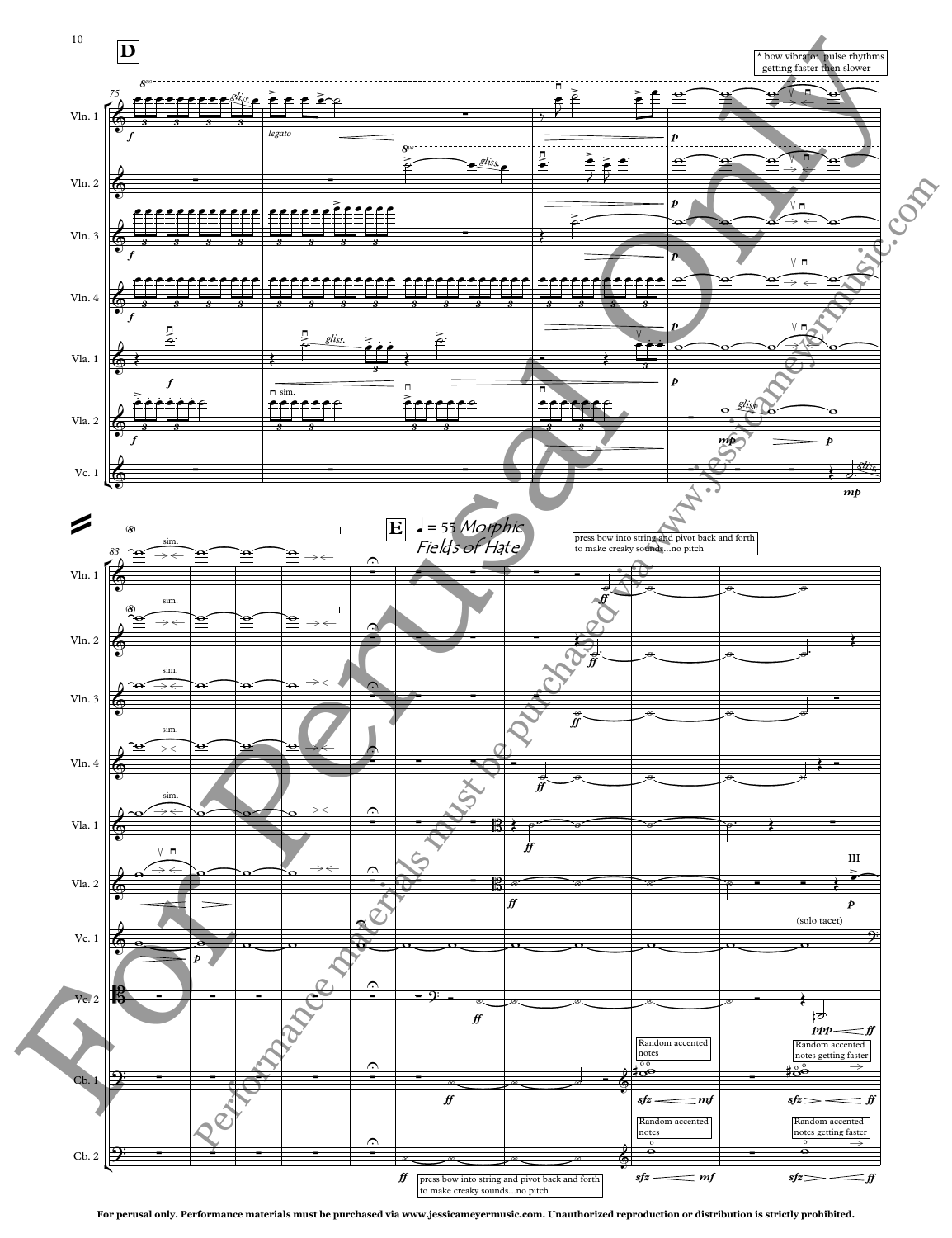![](_page_10_Figure_0.jpeg)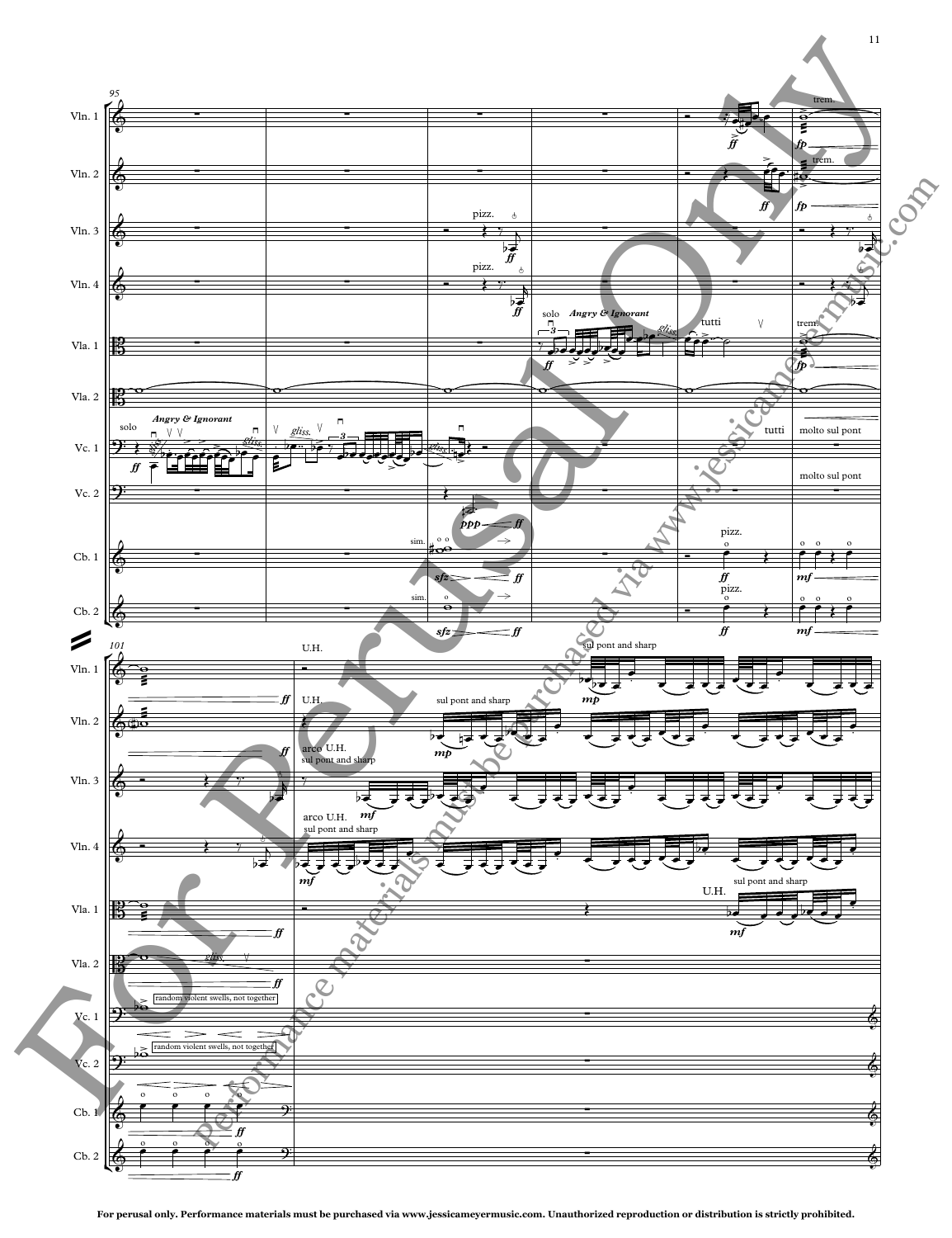![](_page_11_Figure_0.jpeg)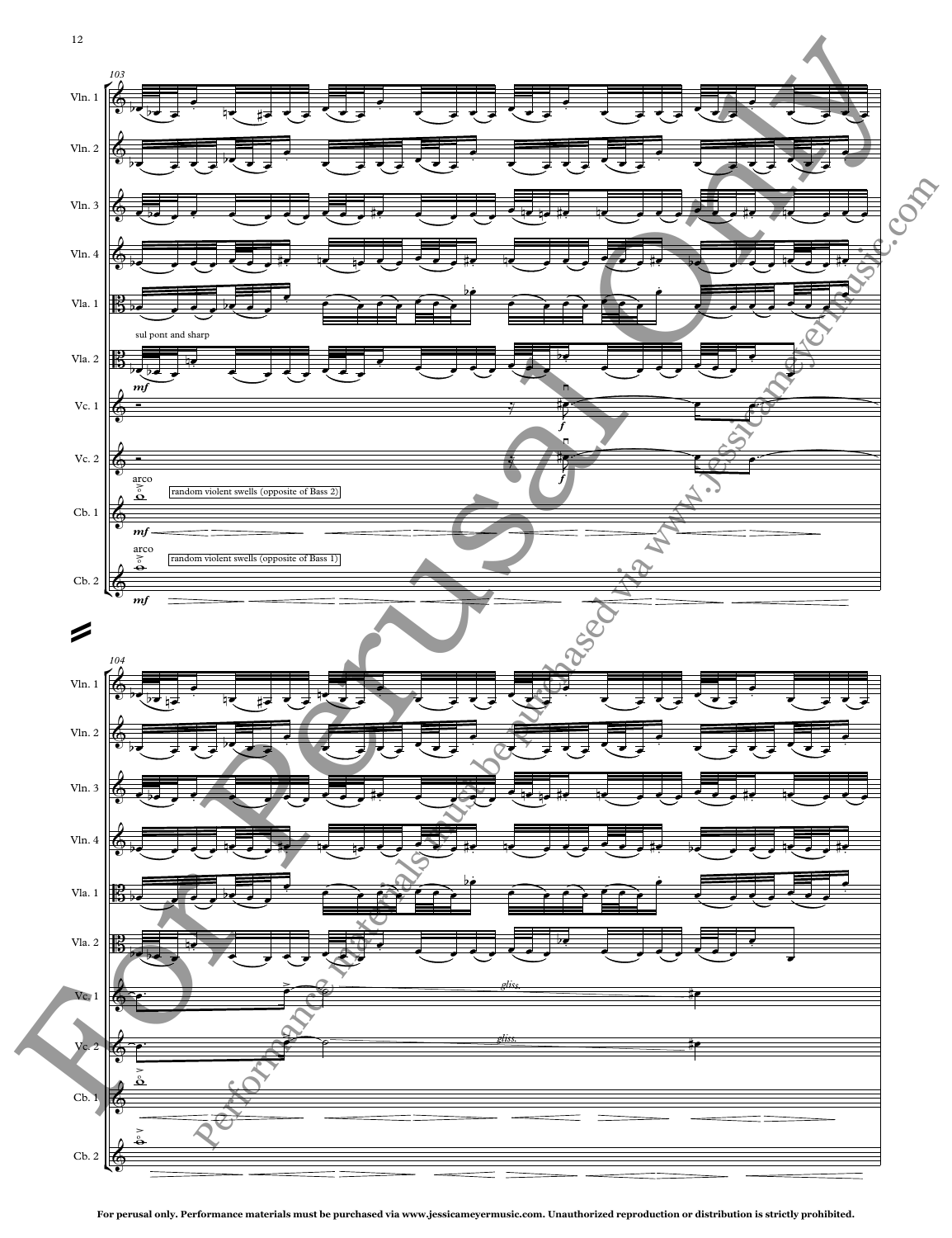![](_page_12_Figure_0.jpeg)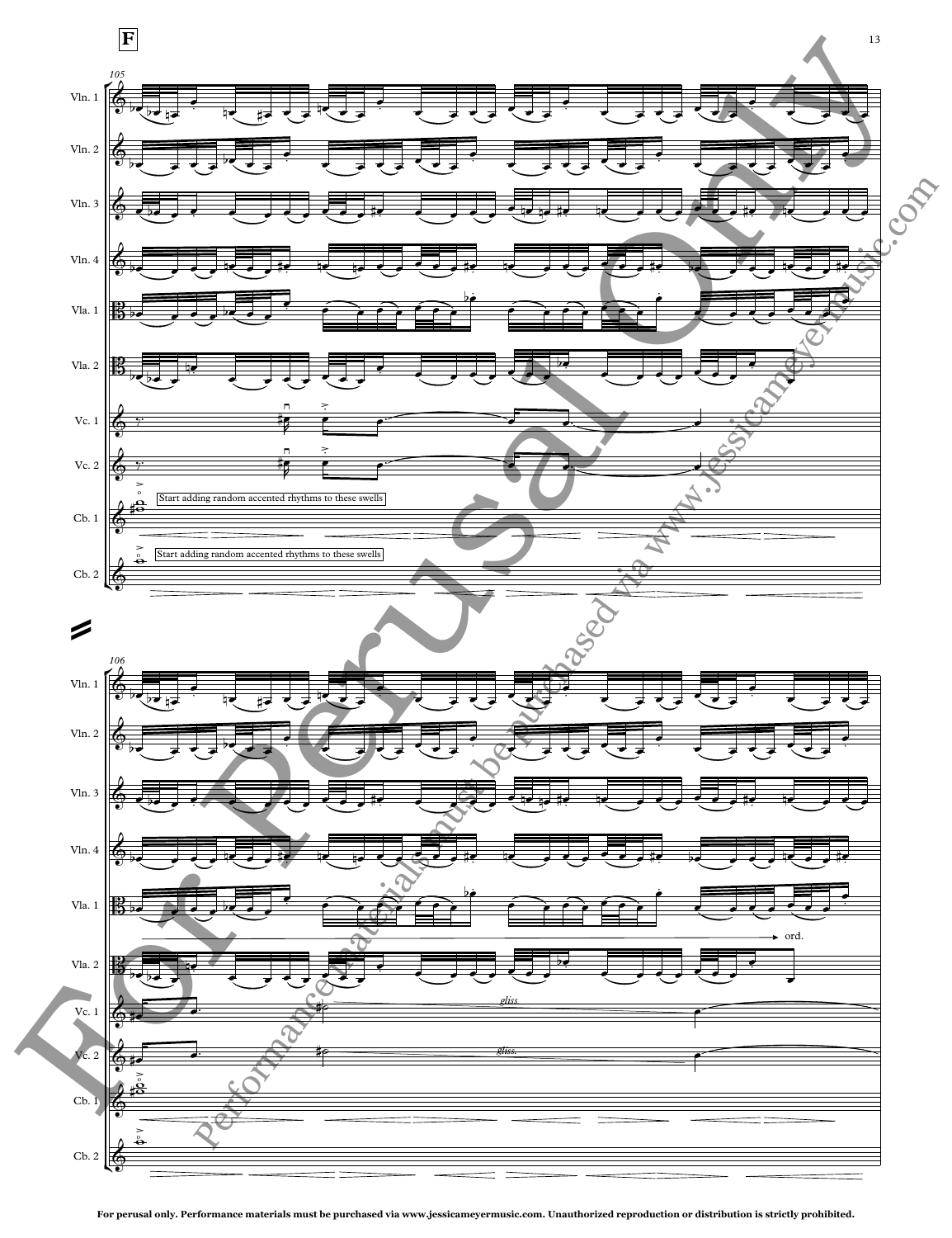![](_page_13_Figure_0.jpeg)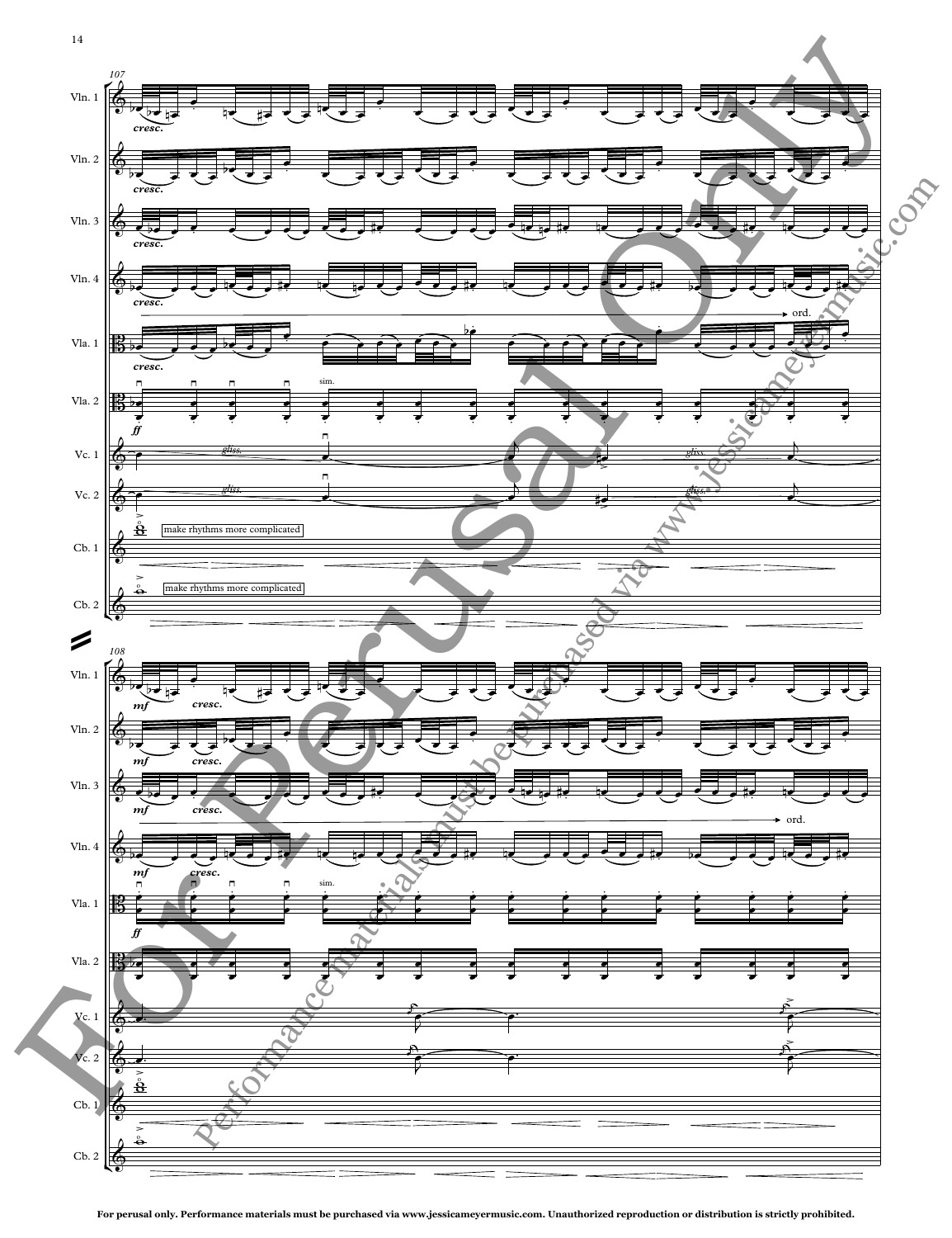![](_page_14_Figure_0.jpeg)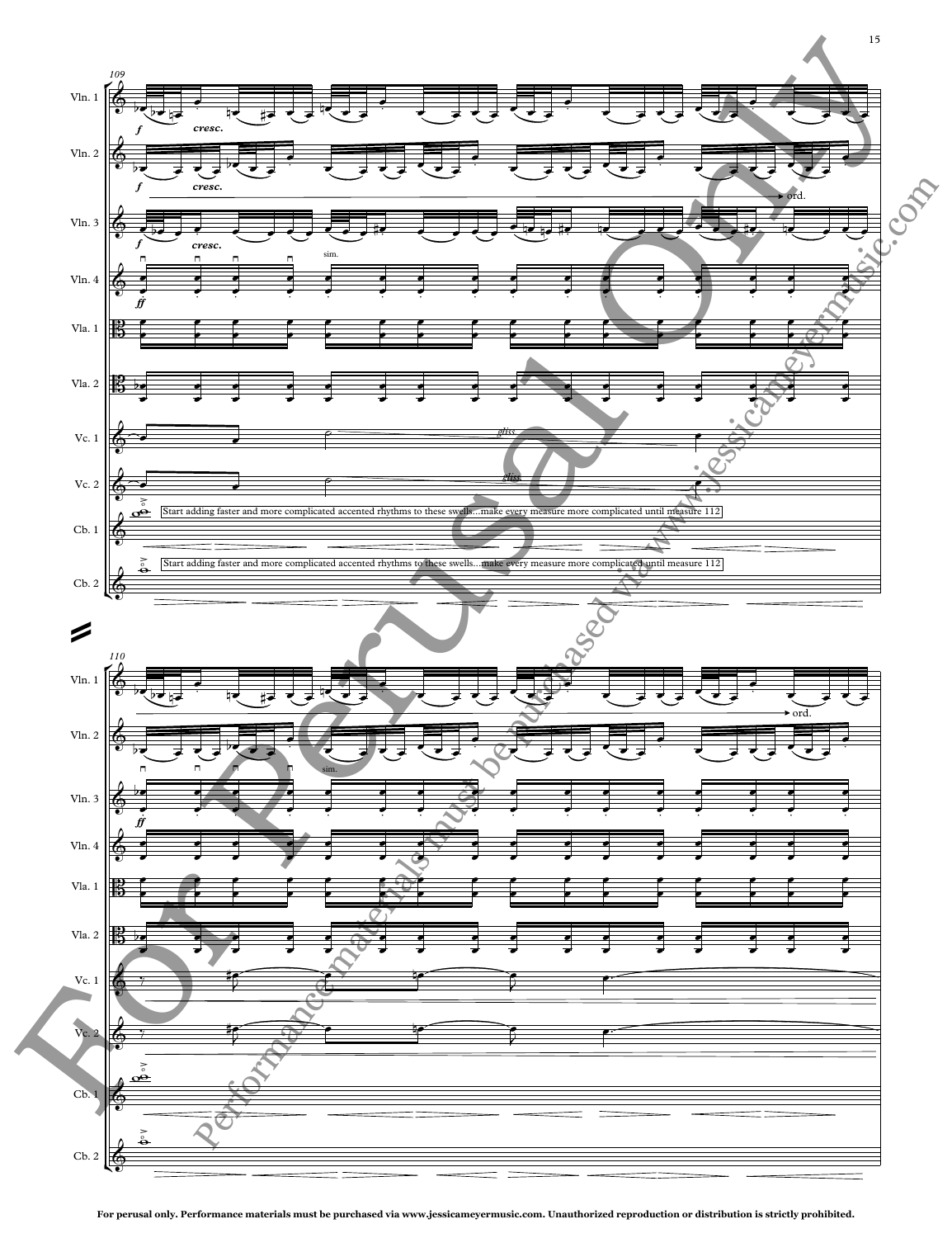![](_page_15_Figure_0.jpeg)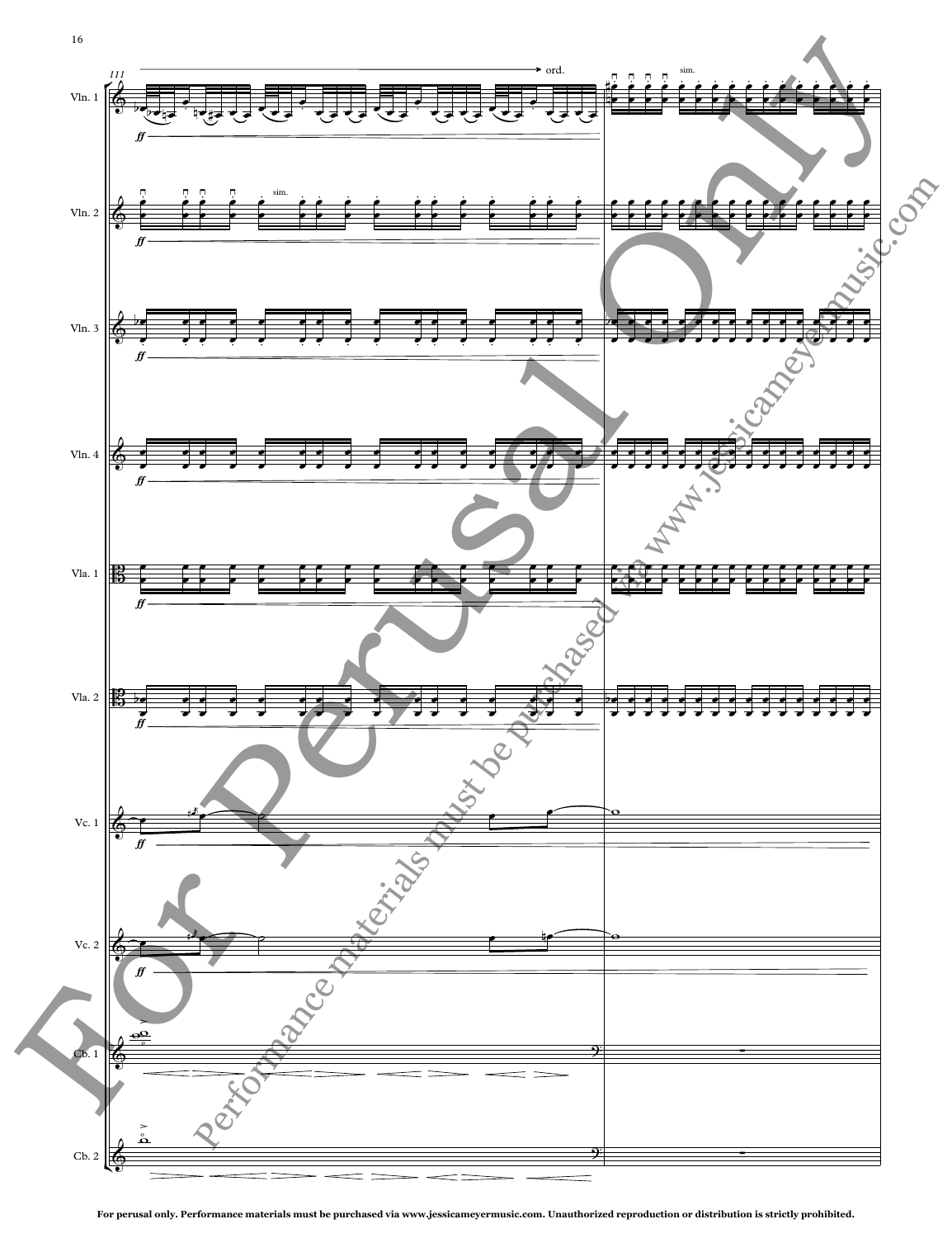![](_page_16_Figure_0.jpeg)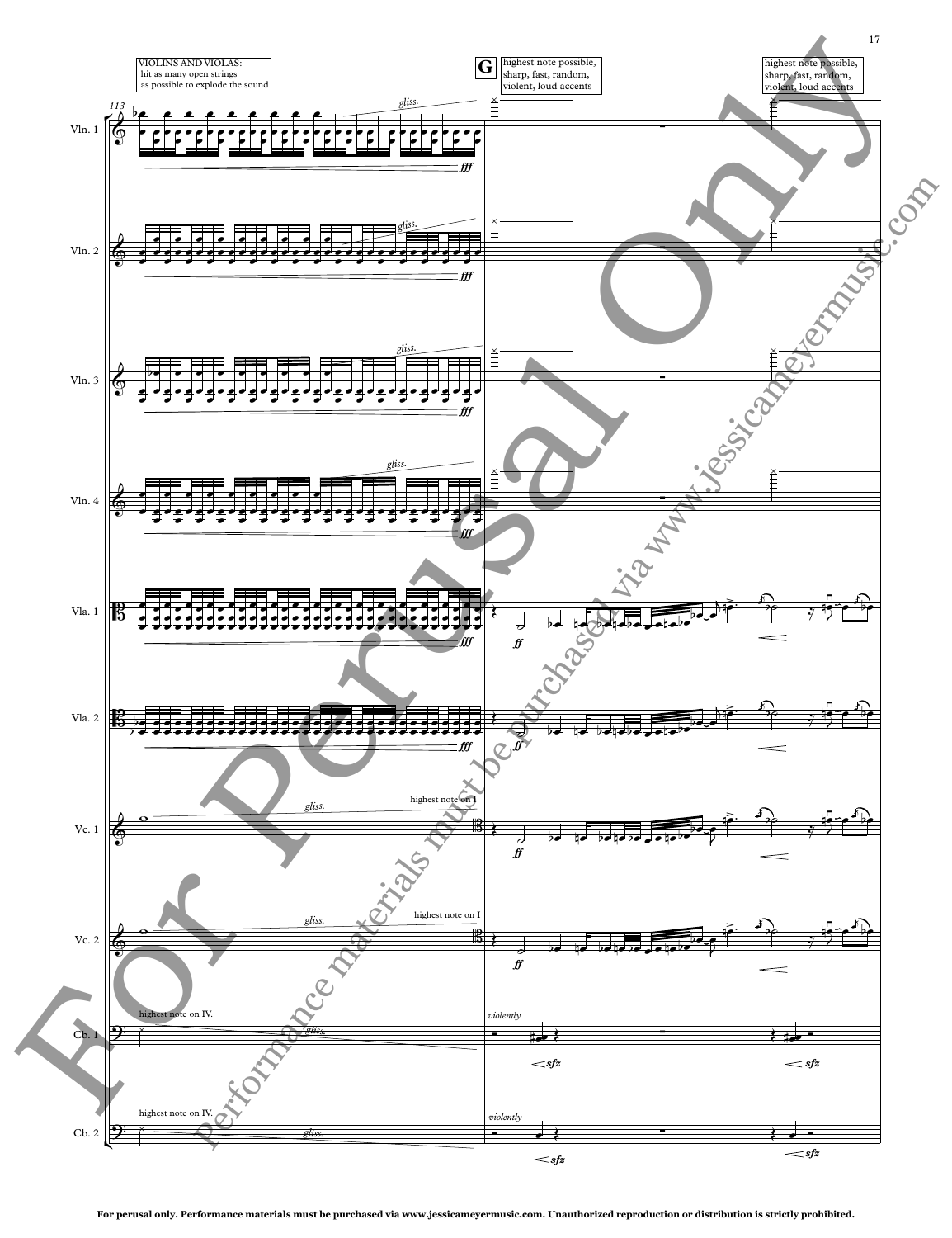![](_page_17_Figure_0.jpeg)

18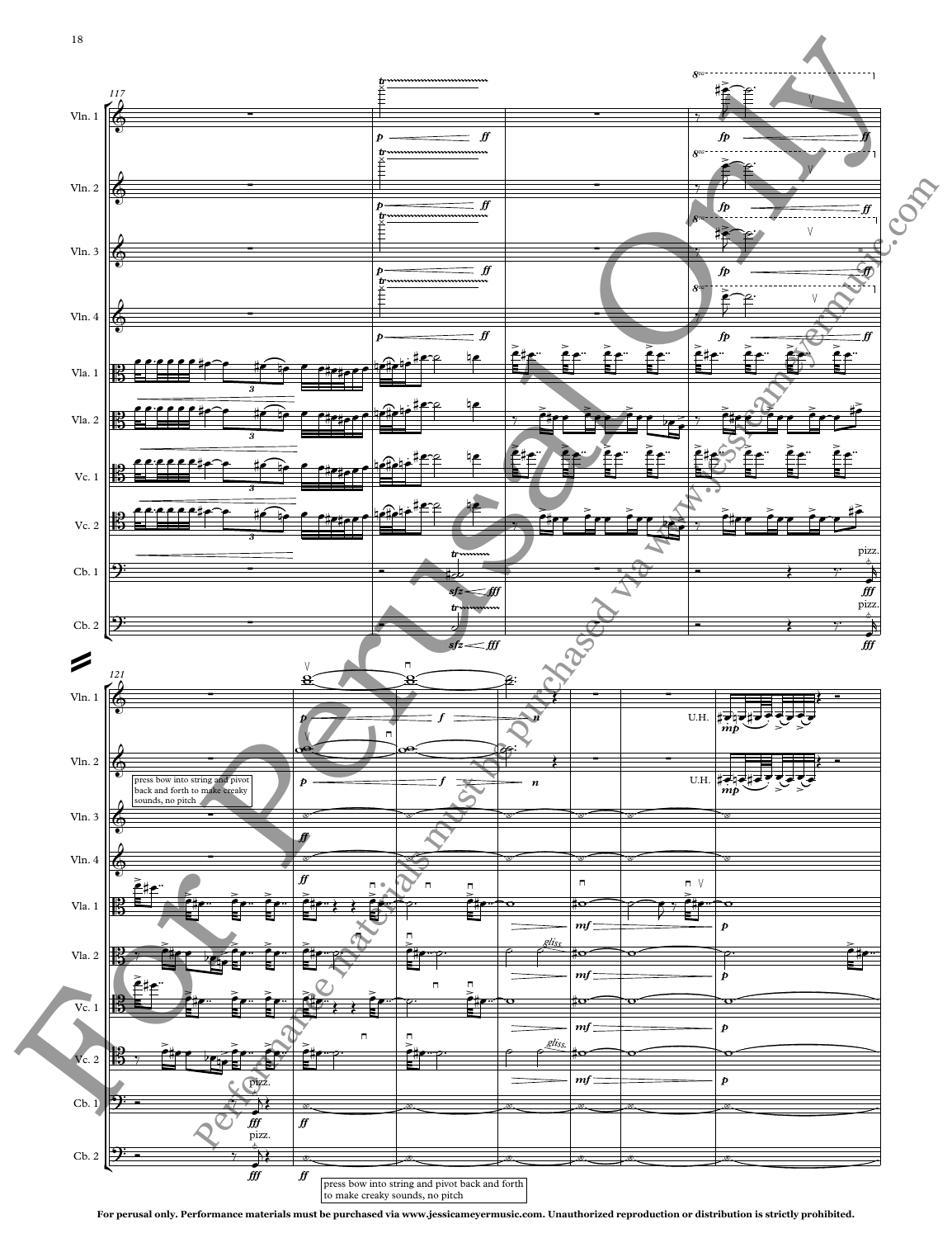### **H** The Resonance of Prayer

19

![](_page_18_Figure_1.jpeg)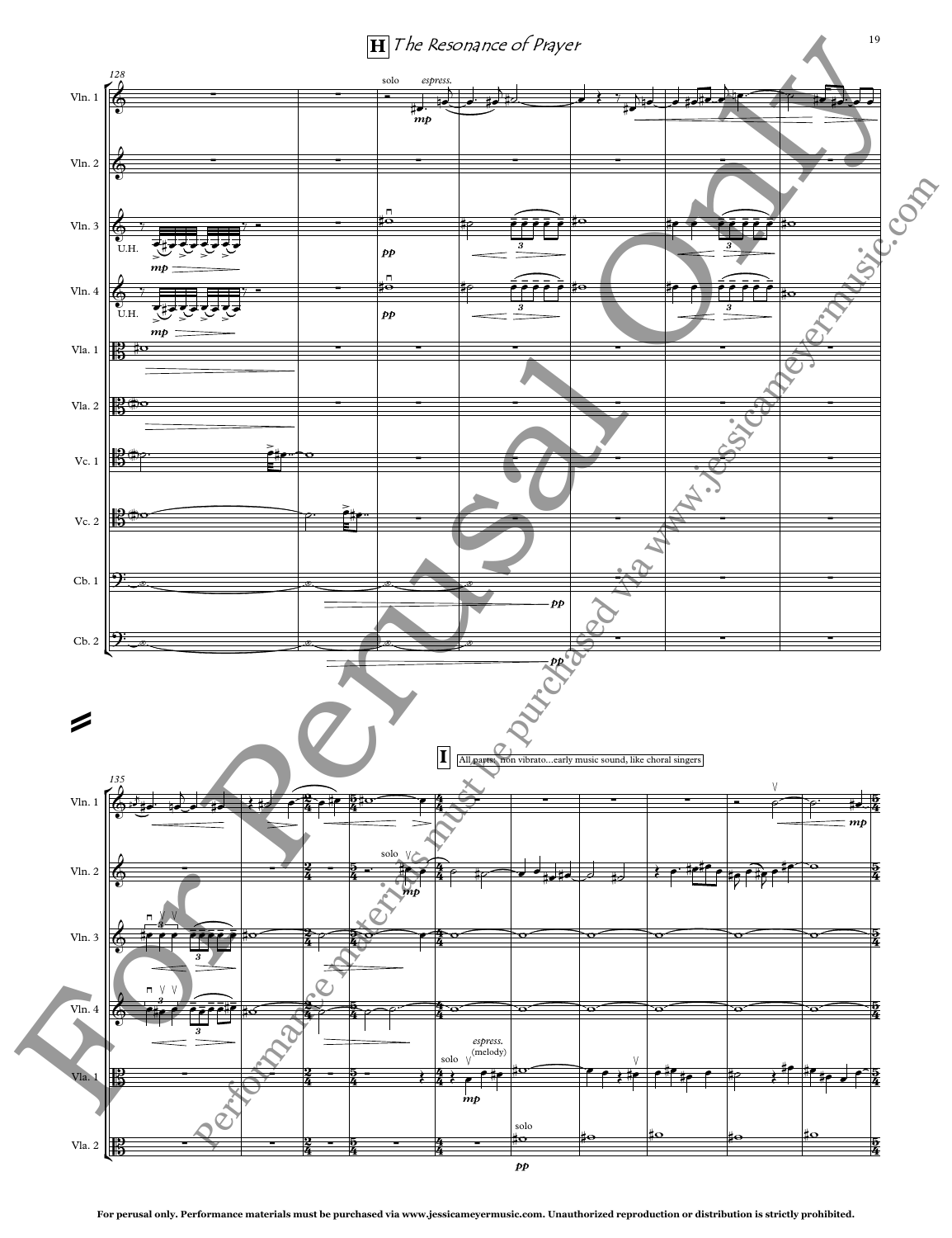![](_page_19_Figure_0.jpeg)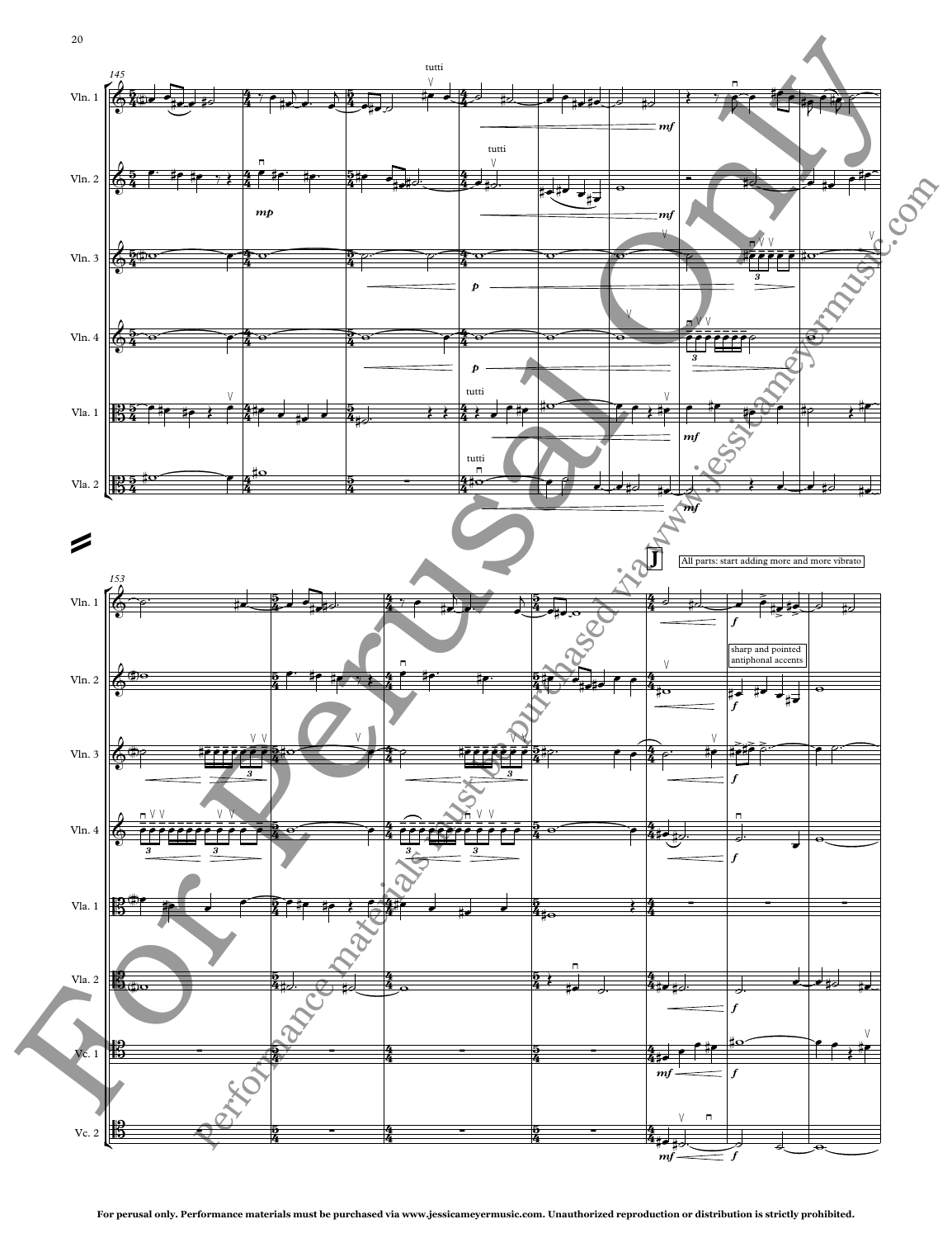![](_page_20_Figure_0.jpeg)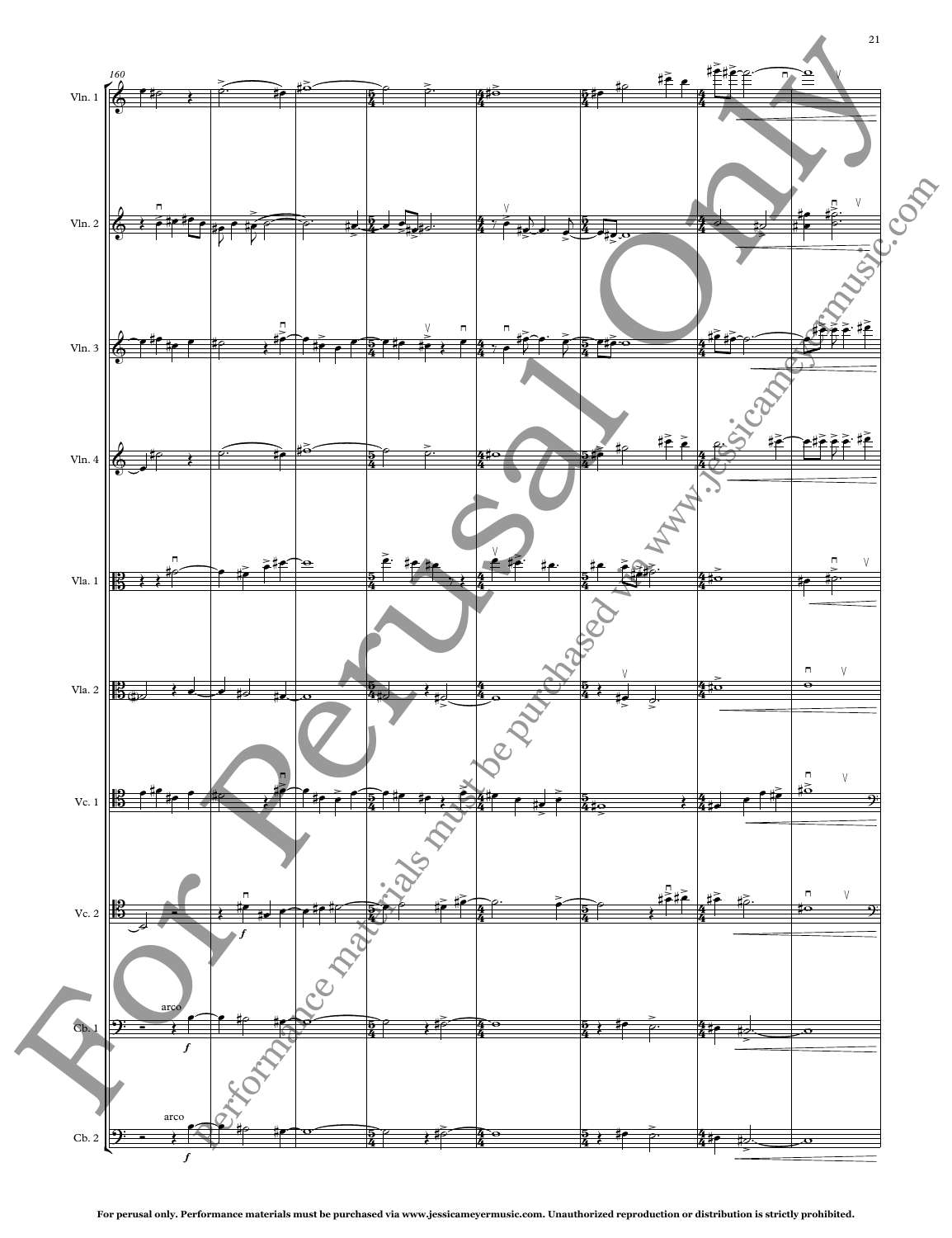![](_page_21_Figure_0.jpeg)